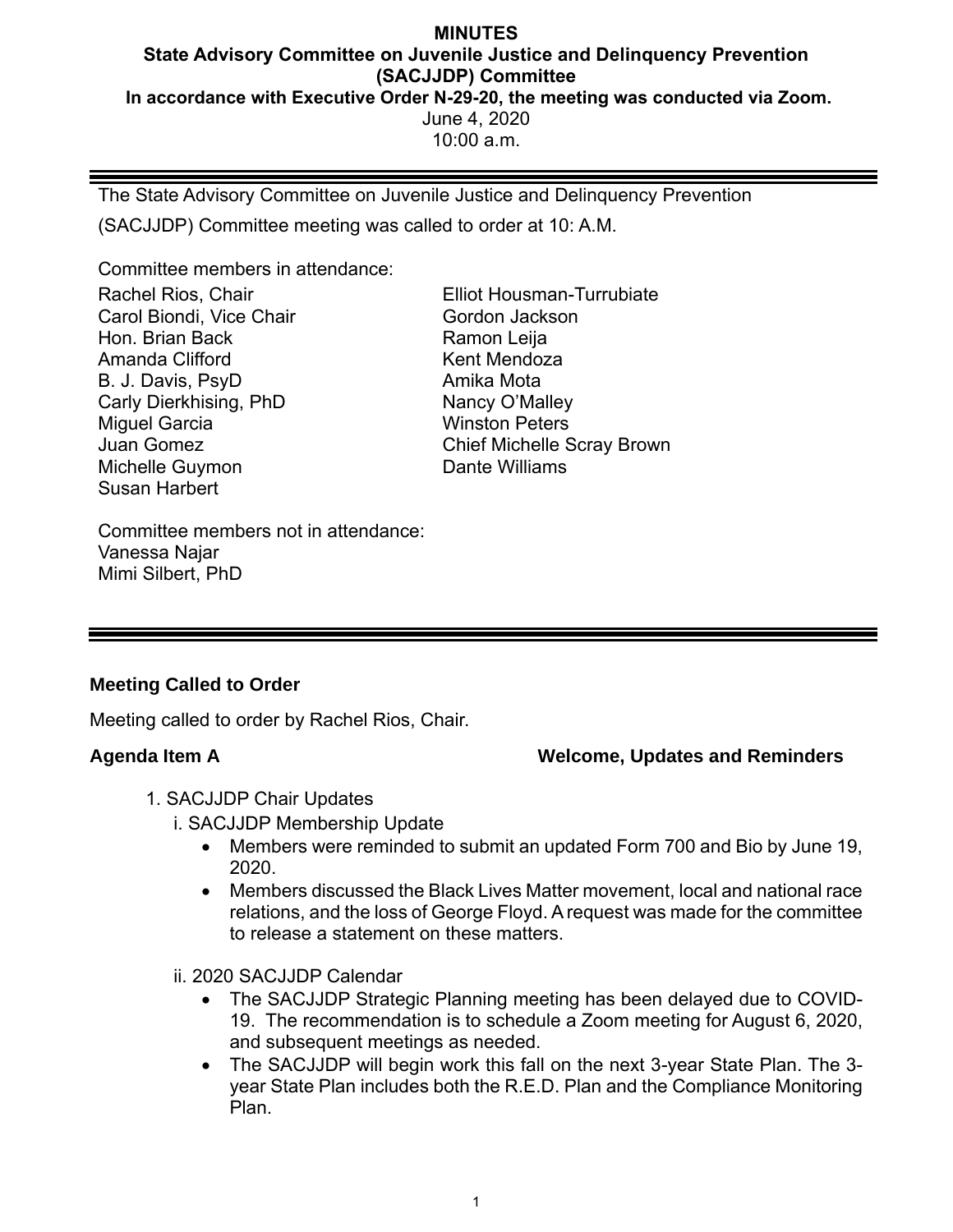Chief Michelle Scray-Brown motioned to meet via zoom on August 6, 2020. Carol Biondi seconded the motion. All members were in favor. The motion passed.

- iii. R.E.D. Update
	- The Office of Juvenile Justice and Delinquency Prevention has approved a Training and Technical Assistance Consultant to assist in the development of the R.E.D. project scope of work. Scheduling permitting, the R.E.D. subcommittee will meet in June and July to discuss next steps.
- 2. BSCC Updates
	- i. Title II Grantee COVID-19 Mitigating Measures
	- ii. Board Update
		- BSCC COVID-19 Mitigating Measures

# **Agenda Item B Discussion on Governor's Proposal to Realign the Division of Juvenile Justice**

Jessica Devencenzi, Deputy Legislative Affairs Secretary, Office of Governor Gavin Newsom presented on the proposed changes to the State of California Department of Juvenile Justice **Facilities** 

There are active discussions regarding the closure of DJJ facilities and the use of community hubs; however, nothing is final as of this discussion. Additional information may be available after the state budget is approved.

# **Agenda Item C Approval of SACJJDP Compliance Monitoring Annual Legislative Report**

Introductions of BSCC Facilities Standards and Operations Field Representative Eloisa Tuitama.

- Presentation by Eloisa Tuitama, FSO Field Representative
- SACJJDP members expressed desire to coordinate visits to facilities with FSO Field Representatives.
- There was no public comment

Honorable Brian Back motioned to approve the Compliance Monitoring Annual Legislative report. Gordon Jackson seconded the motion. All members were in favor, 1 abstain (Dr. B.J. Davis). The motion passed.

Frankie Guzman, Juvenile Justice Attorney at the National Center for Youth Law commented on the proposed changes for the Department of Juvenile Justice

# **Agenda Item E Adjourn**

Meeting adjourned at 12:35 pm

# **Agenda Item D Public Comment**